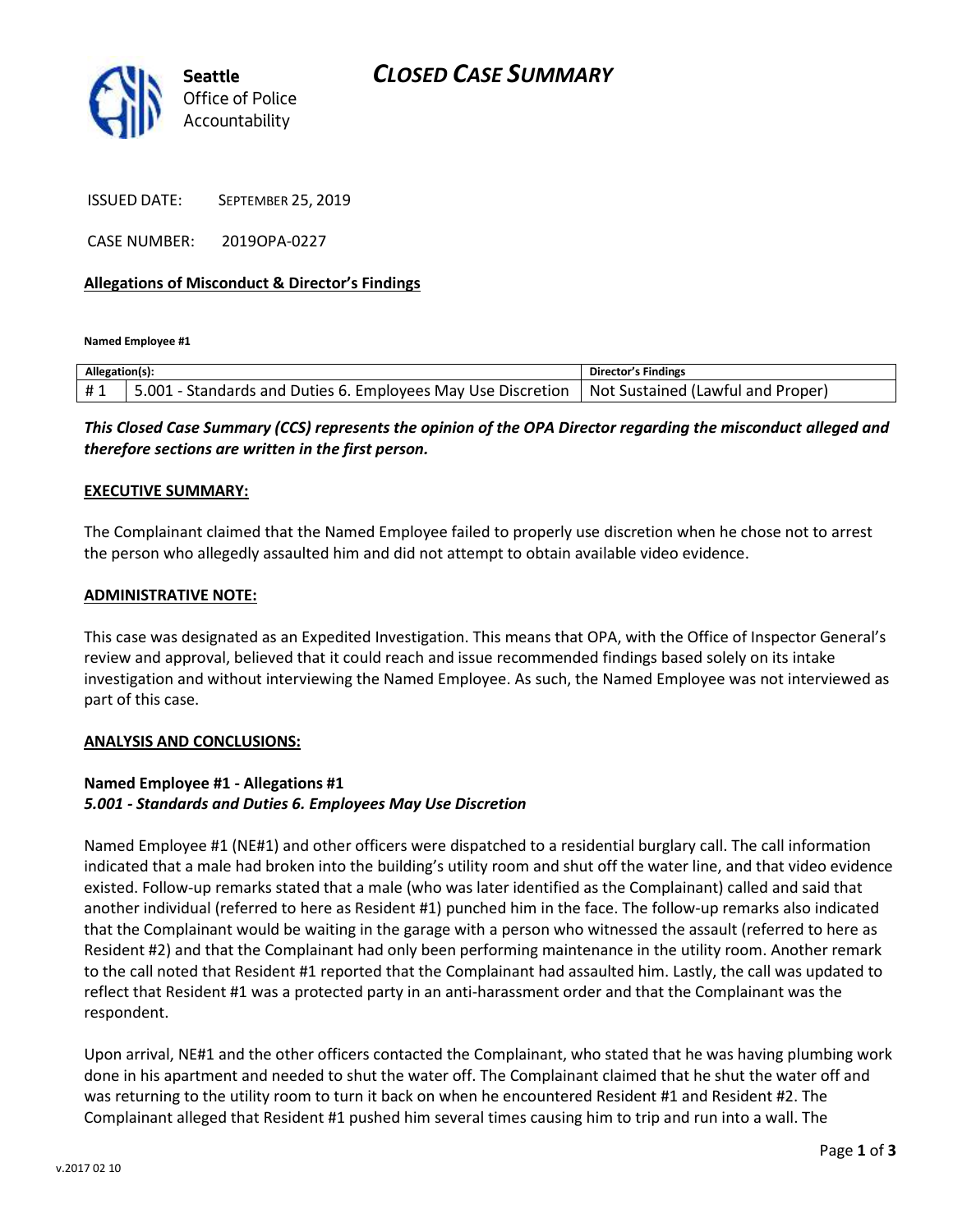

**Seattle** *Office of Police Accountability*

# *CLOSE CASE SUMMARY*

OPA CASE NUMBER: 2019OPA-0227

Complainant further alleged that Resident #1 punched him. The Complainant asserted that, at that time, Resident #1 was yelling that the Complainant was violating a court order. The Complainant called for Resident #2 to help and Resident #2 intervened.

Resident #2 told the officers that he saw the Complainant walking toward himself and Resident #1. Resident #2 told the officers that the saw Resident #1 push the Complainant several times; however, he stated that he never saw Resident #1 hit the Complainant.

Resident #1 claimed that the Complainant "came at him in an aggressive manner." While Resident #1 acknowledged that there was a physical encounter, he denied pushing or hitting the Complainant.

After the officers completed their investigation, which included assessing a minor abrasion injury to the Complainant's hand, NE#1 determined that the assault would be classified as a misdemeanor. Ultimately, NE#1 decided not to make an arrest but submitted a report to allow prosecutors to determine charges based on the facts gathered and reported.

OPA reviewed the relevant body worn video (BWV) for this incident. The BWV supported the report generated by the officers and their recitations of the facts. The BWV also showed that officers were at the scene for over an hour and spoke with all parties several times in an attempt to discern exactly what occurred and who was at fault. The BWV established that the officers attempted to locate and view third-party video of the incident. The video indicated that the officers told the Complainant how to get an order of protection against Resident #1, and also that the officers explained to Resident #1 why he was characterized as a suspect in the investigation and that the evidence indicated that he could be seen as instigating a confrontation despite the fact that the Complainant was the respondent in an anti-harassment order associated with Resident #1. Lastly, the BWV showed that the officers explained to both the Complainant and Resident #1 what would happen next in the investigation.

The Complainant later alleged to OPA that NE#1 abused his discretion when he failed to arrest Resident #1. The Complainant stated that he does not feel that he received protection by police in this matter and he asserted his belief that officers were trying to come up with reasons not to arrest Resident #1.

As indicated in SPD Policy 5.001-POL-5, "[e]mployees are authorized and expected to use discretion in a reasonable manner consistent with the mission of the department and duties of their office and assignment." This policy further states that "[t]he scope of discretion is proportional to the severity of the crime or public safety issue being addressed." (SPD Policy 5.001-POL-5.)

Based on OPA's review of the evidence, including the BWV, OPA concludes that NE#1 conducted a thorough and complete investigation of this case before determining that no arrest would be made. Notably, even though he made this decision, he still completed a report to permit prosecutors the opportunity to file criminal charges if it was deemed appropriate. While OPA understands the Complainant's frustration with the lack of an arrest, OPA finds that NE#1 used his discretion appropriately during this incident and given the facts available to him at the time. Most notably, at the time and due to the information provided by Resident #2, there was not conclusive evidence establishing that the assault occurred as the Complainant alleged. Ultimately, NE#1 had significant discretion in whether or not to make an arrest given that this was not a domestic violence situation and no mandatory arrest was